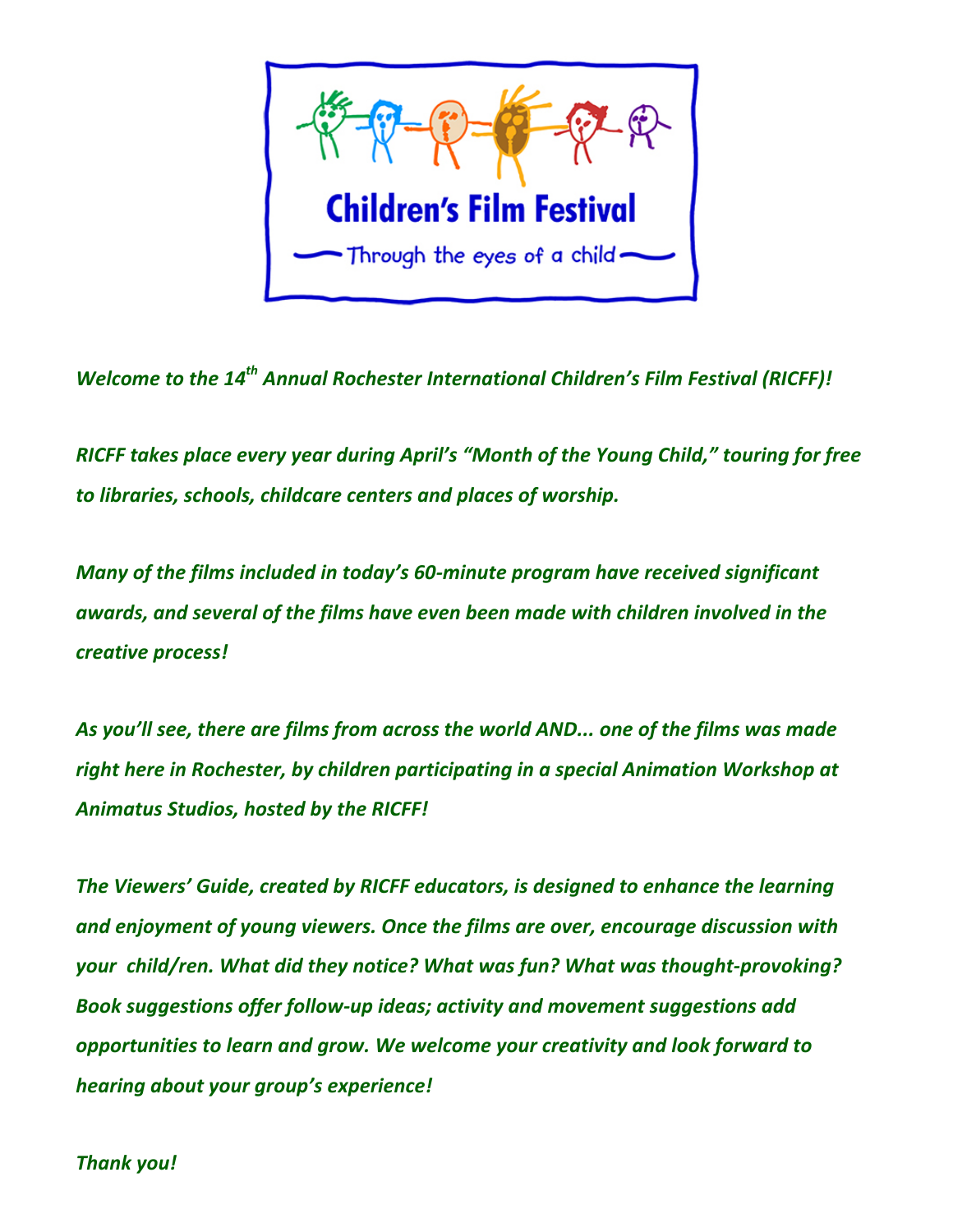

## **Ants**

**Vocabulary:** teamwork, new, fun

**Books:** *Ant National Geographic; The Ants Go Marching; One Hundred Hungry Ants* by Elinor J. Pinczes

**Discussion questions:** How do ants work together? How are ants in a community? Have you ever seen a trail of ants? Where do you think they are going?

Activities: During outside time, observe ants! Get an ant farm to observe in the classroom for a week or two.



Activity: Make art using recycled materials

## **Land without Evil**

**Vocabulary:** Art, patterns, animals, harmony, jungle, sunrise, sunset, brave, fear

**Books:** *Beautiful Oops* by Barney Saltzberg; *The Peace Book,* by Todd Parr; *I Am Human: A Book of Empathy* by Susan Verde

**Discussion:** What are some ways to overcome your fears? How do we try to live together in harmony?

**Song:** The More We Get Together





#### **Learning Through Play** + "The Making of"

**Vocabulary:** Animation, reporter, interview, cooperation

**Books:** *Bringing the Outside In, by Mary McKenna Siddals; Run Wild, by David Covell; How to Create Animation in 10 Easy Lessons* by Will Bishop-Stephens; *Animation: Everything* You Need to Know to Get Started by Mary Murphy

Activity: Play one of the games in the movie, either inside or outside. Make a simple "flip book."

**Discussion:** Pick a group game, and discuss what things you learned while you played. Did you know you were learning while you played? What are other reasons that play is good for you?

**Song:** *Heads, Shoulders, Knees and Toes*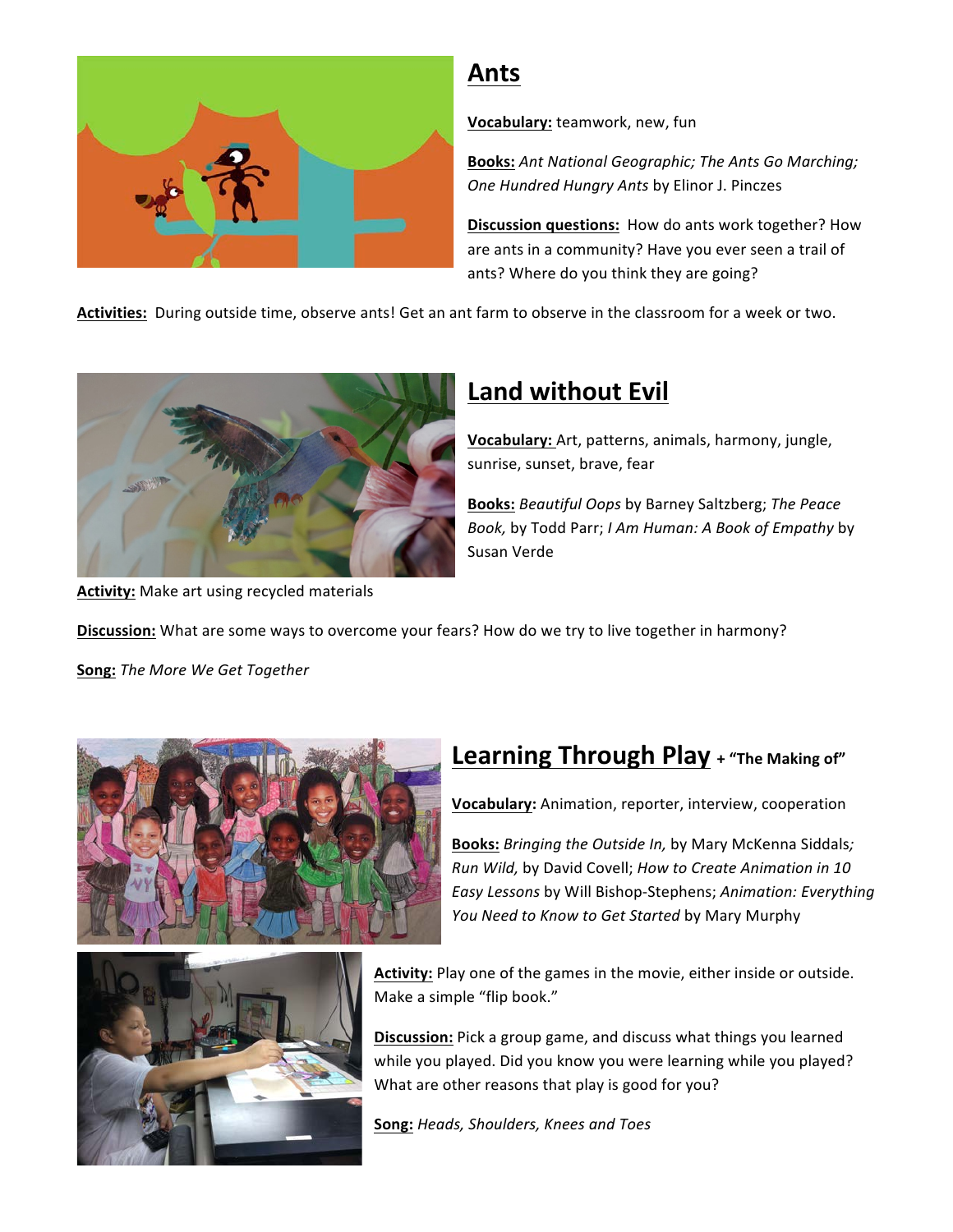

## **The Pig on the Hill**

**Vocabulary:** friend, neighbor, same, different, happy, annoyed, sad, loud, quiet, problem solver

**Books:** We are All Alike, We are All **Different; Shades of People; Glad** *Monster, Sad Monster; Sometimes I'm Bombaloo* by Rachel Vail

**Discussion questions:** Who are your neighbors? Are they just like you or are they different?

Activities: Build neighbor homes - in the block corner, out of play dough, marshmallows and toothpicks. Take a nature walk to find sticks and twigs to use to build a house.



### **Sam's Dream**

**Vocabulary:** plan, solve problems, engineer, fly, dream, try

**Books:** Rosie Revere; Engineer by Andrea Beaty; *Fly Little Bird, Fly; What Do You Do With An Idea, by* Kobi Yamada; *The Most Magnificent Thing by Ashley Spires* 

**Discussion:** What if something you are doing doesn't work the first time? What are some things that fly?

Activities: Make airplanes out of paper. Out on the playground try to fly different items – decide which ones fly best and talk about why. Make kites.



## **Two Balloons**

**Vocabulary:** adventure, hot air balloon

Books: *Up, Up, Up* by Susan Reed; *Sebastian and The Balloon, by Phillip C.* Stead; Curious George And The Hot Air *Balloon*

**Discussion:** How does a hot-air balloon work? 

Activities: Balloon toss-don't let the balloon touch the floor. Science experiment: blow up the balloon with vinegar and baking soda (https://onelittleproject.com/baking-soda-and-vinegar-balloons/).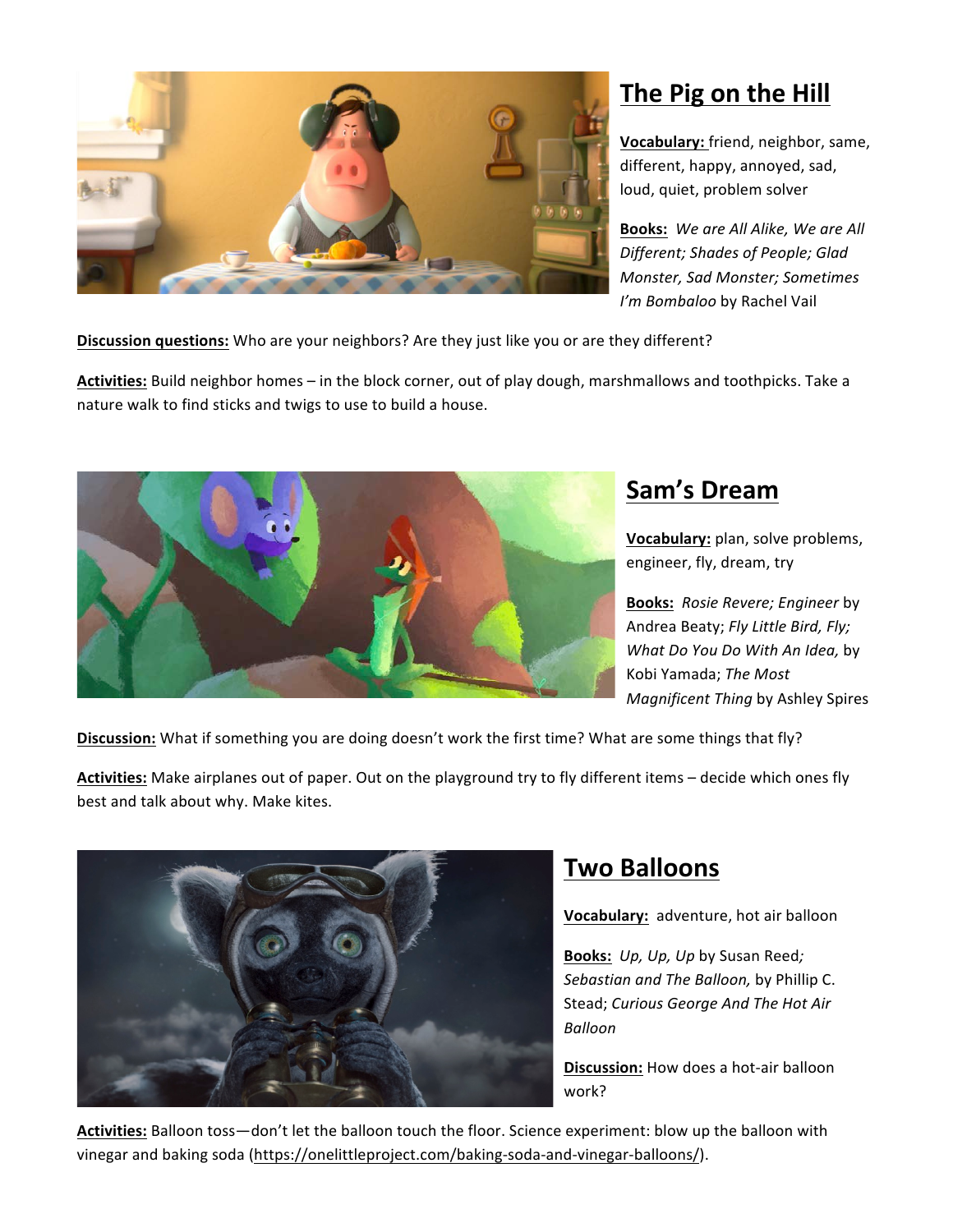

### **Two Trams**

**Vocabulary:** tram, two, tracks, fast, slow, stop, go

Books: Last Stop on Market Street; Chugga Chugga Choo Choo by Emma Garcia*; Hello Trolley* by Claudia Moore*; Maybelle the Cable Car by Virginia Lee Burton* 

**Discussion questions:** How does the little tram feel in the beginning of the film? How about at the end? What is a Tram?

Activity: Act out the story of the two trams with trains and tracks.



### **Tyrannosaurus Funk**

**Vocabulary:** Tyrannosaurus, funk, cool

**Books:** *Dancing Dinosaurs* by Sandra Boynton*; Dinosaurs, Dinosaurs* by Byron Barton; Any of Jane Yolen's *"How Do Dinosaurs…."* books.

**Discussion questions:** How do you like to dance? What are your best dance moves? Can you show me?

Activities: Wear sunglasses and dance to the funk music!

Songs: Dinosaur Stomp; We Are The Dinosaurs by Laurie Berkner



# **Water Path for Fish**

**Vocabulary:** fish, water, thirsty

Books: Rainbow Fish by Marcus Pfister; *Hurray for Fish by Lucy Cousins; Swimmy and Fish is* Fish by Leo Lionni; The Water Princess by Susan Verde; Fish Eyes by Lois Ehlert; A Cool Drink of **Water** by Barbara Kerley

**Discussion:** Where do fish live? Why? How

many family members live in their home? Where do you get your water? How do you get your water?

Activities: Put toy fish in the water table. Consider getting a fish tank for the classroom. Do some water experiments such as solid, liquid,  $gas - how$  does water change?